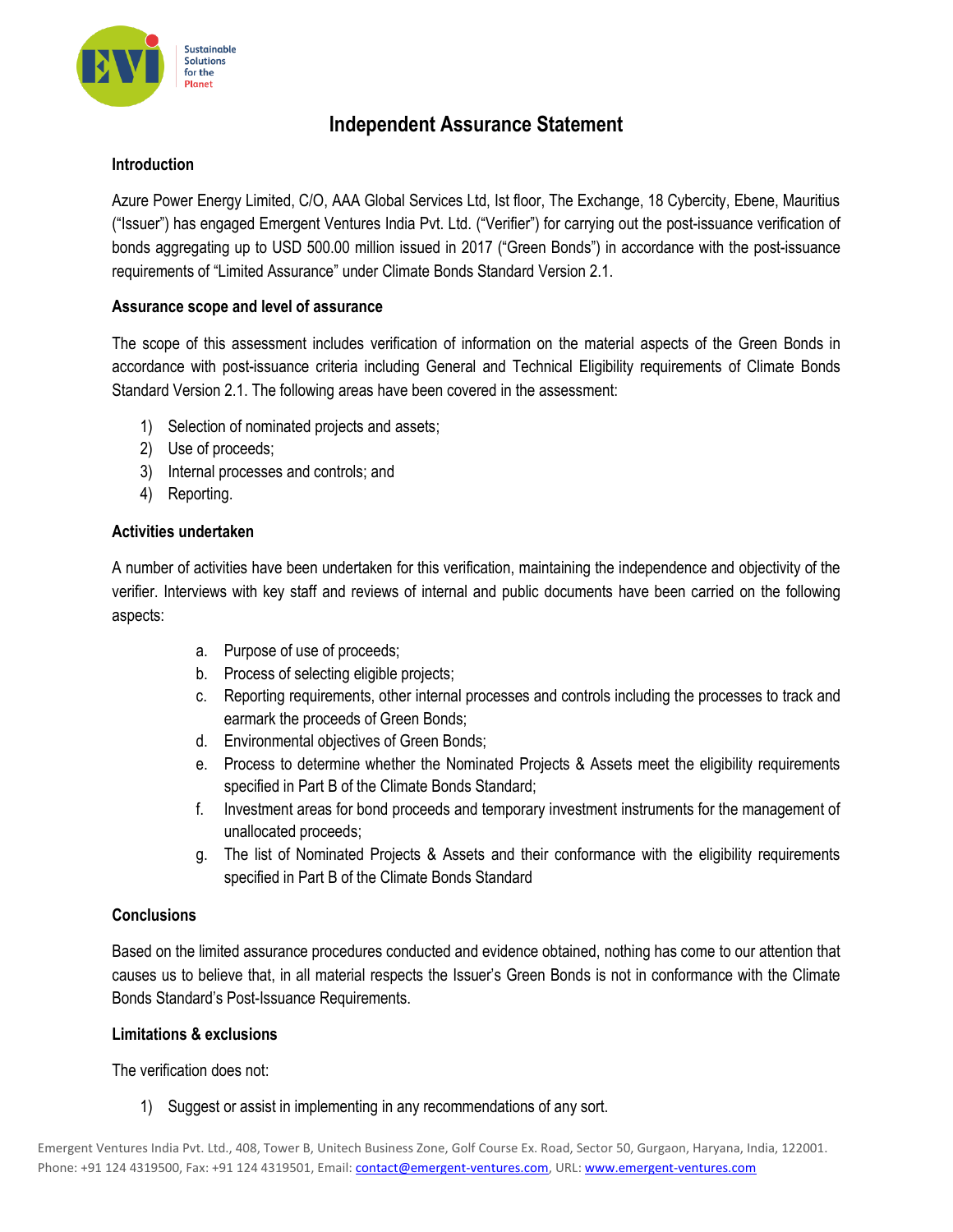

- 2) Assess data and information beyond the defined reporting boundary and period.
- 3) Set any expectations of the proposed Green Bonds issuance.
- 4) Verify the financial standing, economic performance and credit rating of the prospective issuer.
- 5) Verify statements by Issuer that describe opinions, beliefs, aspirations, expectations, aims or intentions.
- 6) Make any assessment of the environmental, social, or governance impact of the proposed projects/investments, except to the extent required for compliance with Climate Bonds Initiative Version 2.1.
- 7) Assess whether the proposed projects or investments comply with local regulations.

### **Independence**

The verification has been carried out by experts in finance, environment, social and governance due diligence, climate change and sustainability. Neither Verifier nor any member of the verifier team is involved in any way in the issuance or management of Green Bonds. Verifier has applied internal procedures to confirm no conflicts of interest for this verification engagement. Verifier team has followed ISAE 3000 (Revised): *Assurance Engagements other than Audits or Reviews of Historical Financial Information* for carrying out the Limited Assurance.

#### **Issuer's responsibility**

The Issuer is responsible to ensure the compliance of Green Bonds with Climate Bonds Standard Version 2.1.

## **Verifier's responsibility**

Verifier team is responsible only to the Issuer and to the extent of verifying the Green Bonds in accordance with Climate Bonds Standard Version 2.1 and as per the scope of work of Verification Engagement.

Atul Sanghal Business Head – Sustainability & Climate Change Emergent Ventures India Pvt. Ltd. (Gurgaon, India) 26-July-2018